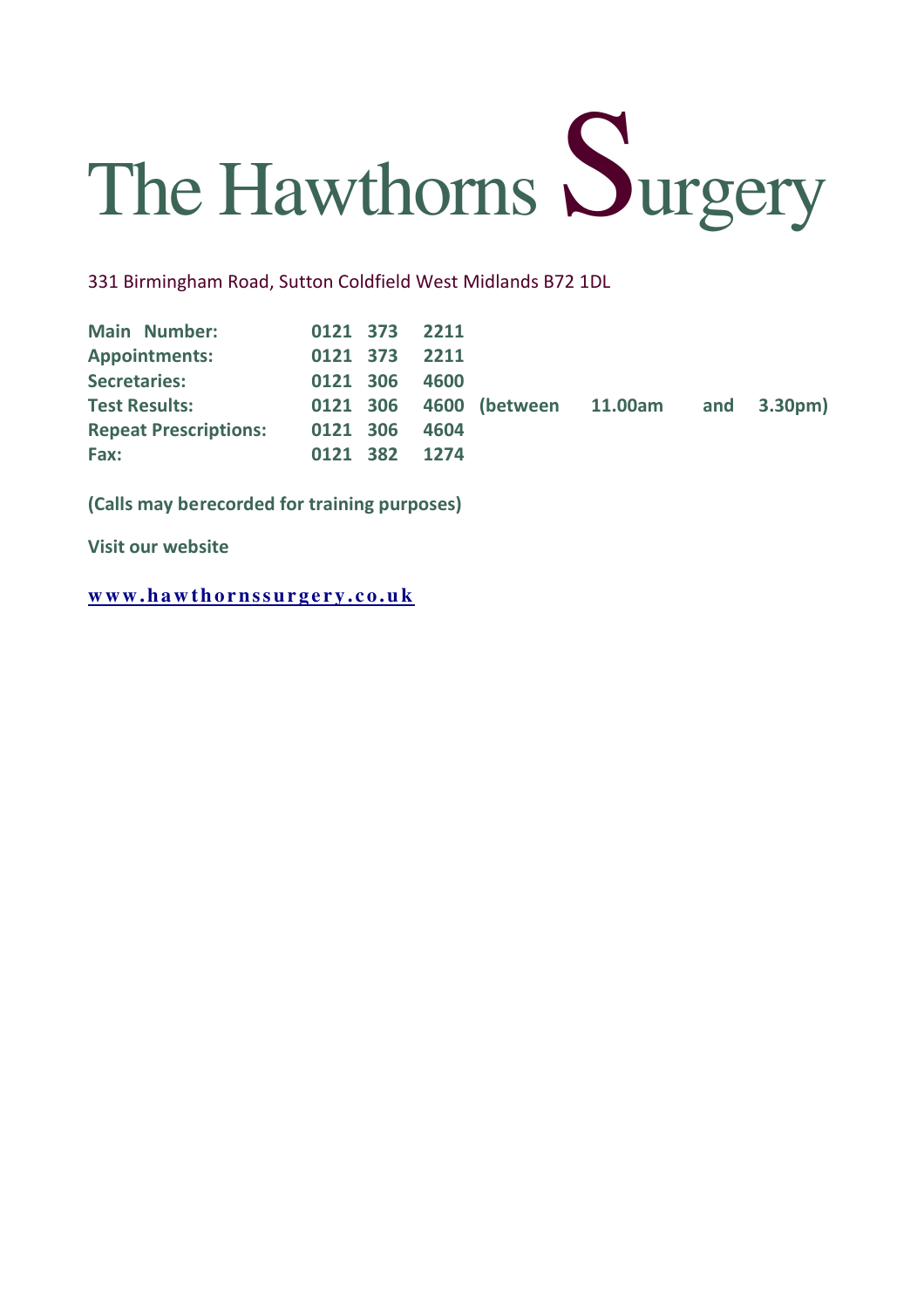# Welcome to The Hawthorns Surgery

This practice booklet will give you most of the information you need as a patient at the Hawthorns Surgery. If you have been coming here for many years we want to keep you well informed of our services. If you have joined us recently please make an appointment with our practice nurse for a 'New Patient Health Check' to let us know about your health needs as soon as possible.

# History of our Practice

The practice was started in 1928 by Drs Whitehouse and Parkes at 85 Gravelly Hill North. In 1931 the practice moved to Wylde Green and in 1953 to "The Hawthorns", 323 Birmingham Road. The final move to the present address took place in 1968. Our premises have been extensively modified since then.

The practice provides a wide range of general medical services including family planning, maternity medical, child health surveillance, phlebotomy and minor surgery.

# Opening Hours

The premises are open from 8.15am-6.30pm Monday to Friday. For urgent medical attention when the premises are closed, please telephone 0121 373 2211 (a recorded message will advise you of the telephone number to call for our out-of-hours provider).

# Patient Registration with the Practice

Patients living within our practice area may apply to join the list by completing a signed application form, which can be obtained from the practice or our website. All new patients will be invited to participate in a new patient consultation.



This is our Practice Boundary if you have internet access you can input your postcode into our boundary search. If you do not please contact the Practice and we will check the postcode.

# Doctors in the Practice

The Hawthorns Surgery is a Non Limited Partnership.

| Dr Patricia Clarke              | MB ChB FRCGP DRCOG FPA Cert                                                 | Birmingham 1979        | (GP Partner)  |
|---------------------------------|-----------------------------------------------------------------------------|------------------------|---------------|
| Dr John Divall                  | <b>BM FRCGP DRCOG FPA Cert</b>                                              | Southampton 1985       | (GP Partner)  |
| Dr Keith Wright                 | <b>BSc MB ChB</b>                                                           | Birmingham 1991        | (GP Partner)  |
| Dr Olav van Loon                | <b>MD MRCGP</b>                                                             | Amsterdam 1994         | (GP Partner)  |
| Dr Matthew Condley MB ChB MRCGP |                                                                             | Manchester 1998        | (GP Partner)  |
| Dr Mindie Mostert               | MB ChB MRCGP DRCOG                                                          | Orange Free State 1997 | (GP Partner)  |
| Dr Ekdip Sangha                 | MB ChB MRCGP DRCOG DFSRH LoC IUT LoC SDI LoC Med (FRT for DFSRH) and DIPGUM |                        |               |
|                                 |                                                                             |                        | (Salaried GP) |

# Introducing the Staff

#### Practice Business Manager/Office Manager /IT Manager

Our experienced management team has responsibility for the overall management of the surgery.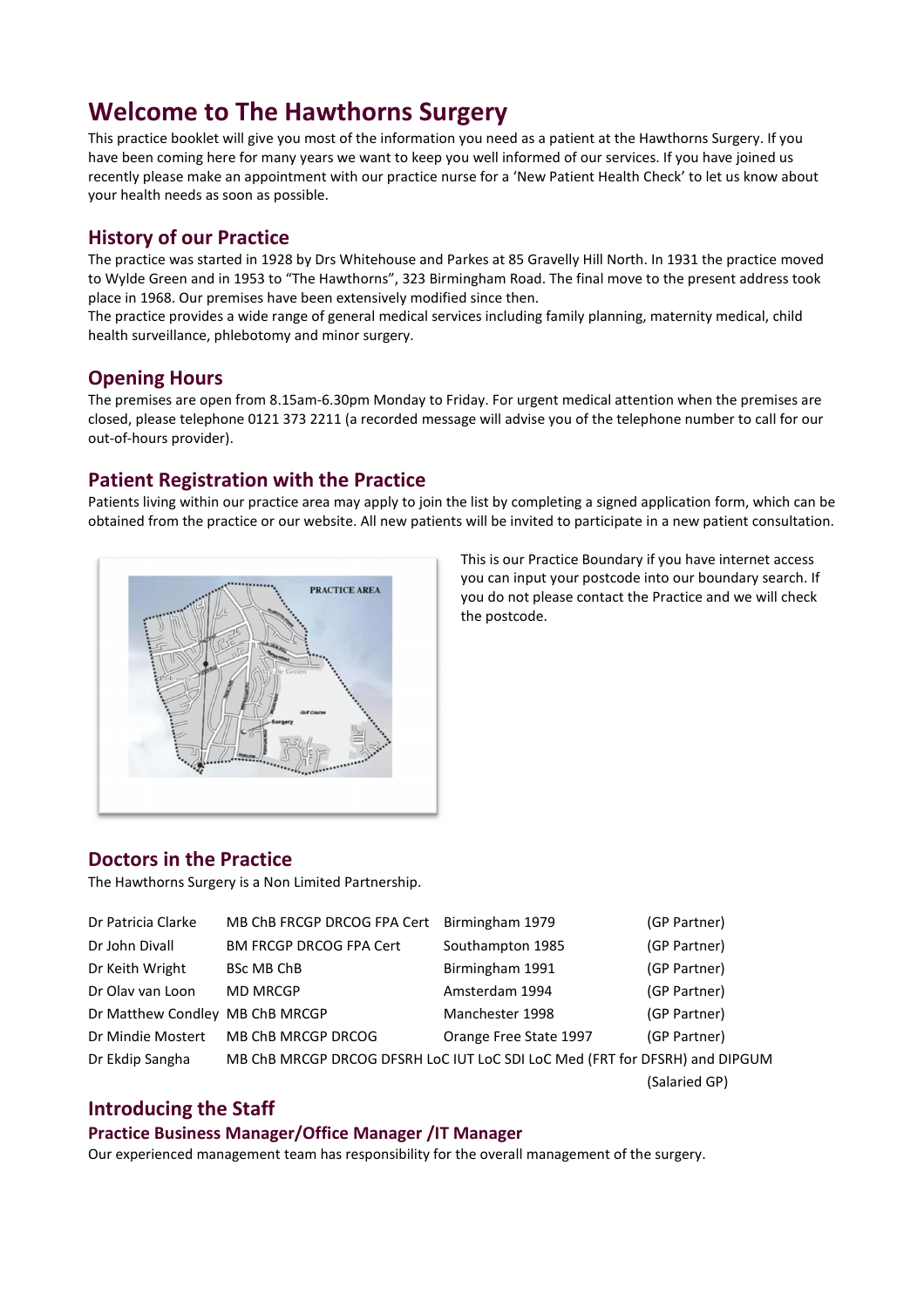#### Secretarial/Reception Staff

The Surgery employs Secretaries to support the GP's with referrals & queries, receptionists to book and facilitate appointments and administrators who all ensure the smooth running of the Surgery.

#### Practice Nurses

We employ Practice Nurses who run clinics and deal with immunisations, foreign travel advice, ear syringing, the removal of stitches, dressing of wounds and ulcers, blood tests and other investigations ordered by the doctor. Our nurses are: Janet Wood RGN, Lynda Payant RGN and Annette Coleman RGN.

#### Healthcare Assistants

We employ healthcare assistants to support the practice nurses and assist the doctors in minor surgery and in the ENT Clinic.

#### The Community Midwife Team

There is a community midwife team attached to this practice providing care for pregnant women and mothers and babies for up to 10 days after delivery. The team run the antenatal clinics.

#### Health Visitors

Our health visitors are located at Walmley Clinic although regular baby clinics are held here at the Hawthorns Surgery.

#### Pharmacist

Our practice pharmacist assists with issues relating to prescribing and is available by arrangement to discuss matters relating to prescriptions and medicines.

### Education

This training practice is actively involved in the training of future GPs.

Each year doctors who have had hospital training will be attached to the practice for either six or 12 months. The current approved trainers are Dr Divall, Dr Clarke and Dr van Loon.

Dr Clarke, Dr Wright, Dr van Loon and Dr Condley teach undergraduate medical students. It is possible that, as part of the educational process, medical students will have access to medical records. All medical students sign confidentiality documents.

# Patient Participation Group

We have developed an online patient participation group. Patients wishing to join the Virtual Patient Participation Group can do so by completing a form on our website www.hawthornssurgery.co.uk.

The main aim of the group is to:

• foster improved communication between the practice and its patients

• contribute to the continuous improvement of services according to the needs of the community and the practice. We like to recruit patients from as broad a spectrum as possible to get a truly representative sample. We need young people, workers, retirees, people with long-term conditions and people from non-British ethnic groups.

If you are happy for us to contact you by email please visit our website go to www.hawthornssurgery.co.uk and click the link to complete a 'Patient Group Sign-up Form'.

# Birmingham Cross City CCG (BCCCG)

As part of the Government's plan to re-fashion the NHS The Hawthorns Surgery is now part of a wider consortium of GP practices called the Birmingham Cross City CCG (BCCCCG).

For more information visit www.bhamcrosscityccg.nhs.uk/ click on the tab 'Public Involvement'.

Otherwise you can contact them at: Bartholomew House

142 Hagley Road Edgbaston Birmingham B16 9PA Telephone: 0121 255 0700

# Surgery Hours

The practice is open from 8.15am-6.30pm Monday to Friday. We offer GP appointments from: 08.30 – 11.00 and 15.00 - 18.00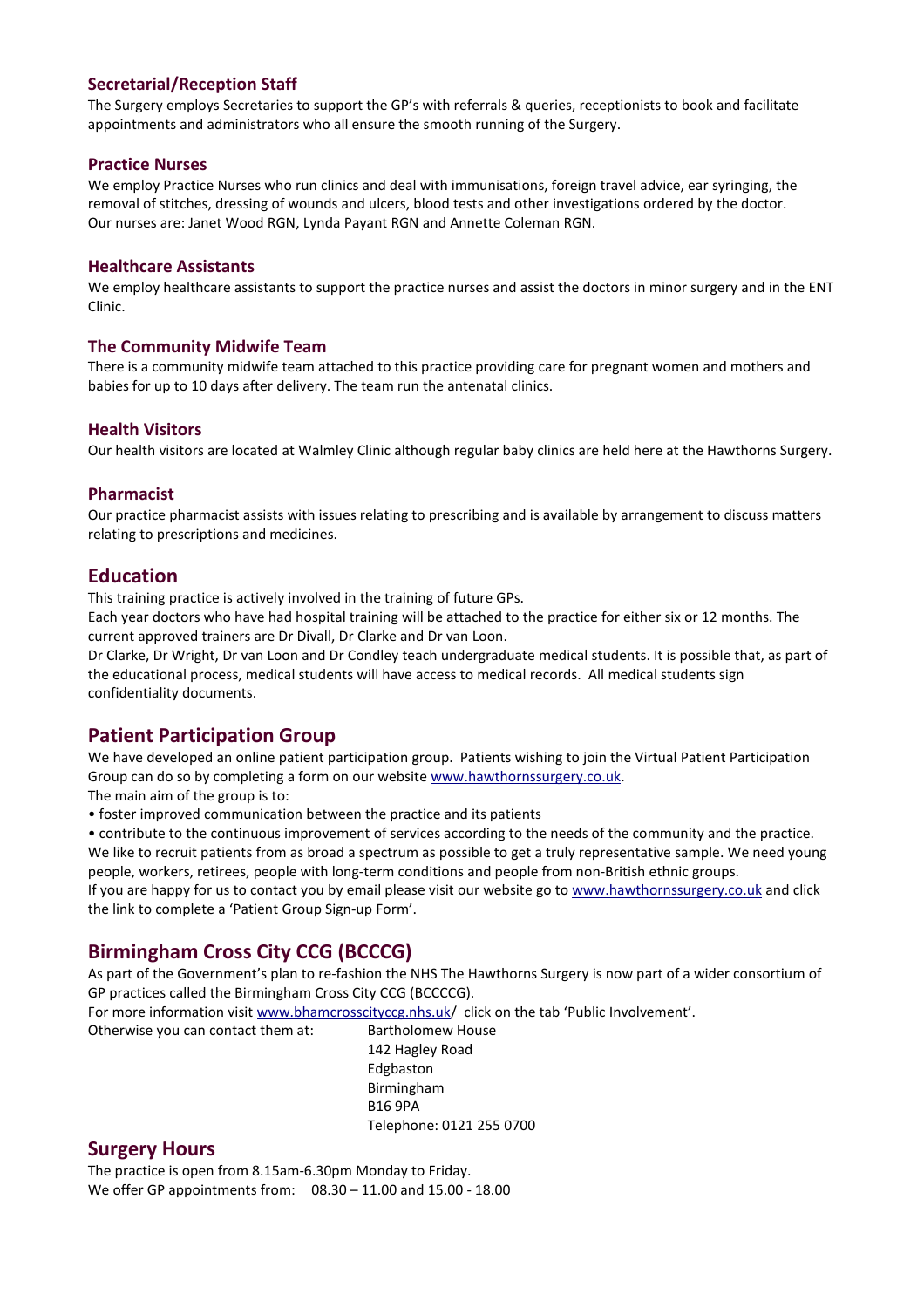# Confidentiality

Patients wishing to speak about confidential matters away from the reception desk should tell the receptionist.

# Touch-screen Self Check-in

Patients may check in at our reception desk or, alternatively, may use our automated self check-in screen. The touchscreen offers total confidentiality, avoids unnecessary queuing and is quick and easy to use.

# To See Your Doctor At The Surgery

The doctors will see you by appointment ONLY, made by telephoning or calling at reception. Urgent cases will be seen the same day if possible, otherwise you will be offered the first available time. Routine appointments may be booked up to three weeks in advance - subject to availability.

Those patients needing to be seen urgently the same day may be asked to come at the end of morning or afternoon surgery, but should be prepared to wait. If you cannot keep an appointment please let us know.

# Results Of Investigations

- The Practice will contact you if your results are abnormal and need further investigations we will not normally contact you if your results are normal. Results normally take up to 5 working days to be received by the Practice and some complex tests more than 5 days.
- Call 0121 306 4600 between 11.00am 3.30pm when our staff will have more time to deal with your enquiry All patients' records on file or on the computer are confidential. In order to maintain confidentiality, laboratory and X-ray results will only be given to patients themselves, or to parents of minors if appropriate.

# Home Visits During the Day - Telephone 0121 373 2211

If you need a home visit contact the receptionist, who will take your request. Our Doctors may ring prior to making a home visit. Except in an emergency please telephone before 10.00am.

### In an Emergency

For urgent problems, out of normal surgery hours, the surgery contract Badger Group telephone 0300 555 9999 giving the name of your doctor. For routine calls telephone 0121 373 2211 between 8.30am & 18.30pm Monday to Friday.

# On Line Services

Patients are able to register for online services, booking/cancelling appointments and repeat prescription requests. To register for these services there is a registration form available either via our website www.hawthornssurgery.co.uk or in Reception, please complete and return to the Practice. Please note Photo ID will need to be provided. A registration token letter will be given to you, once you have received this please register the token via our website.

# Text Message Service

The Practice now offers a specific appointment reminder service (including annual health reviews, health campaigns e.g. Flu Vaccination) via SMS Text. If you do not wish to receive reminders please complete an opt out form available at Reception.

Please keep the Practice up to date with mobile phone numbers.

We will not send personal information via the text facility

Text messages are generated using a secure facility that are transported via public network onto a personal mobile telephone and as such may not be secure, however the Practice will not transmit any information which would enable an individual patient to be identified.

# **Prescriptions**

We have changed how our prescription ordering system works, patients on long-term medication who are eligible for repeat prescriptions can order them in a number of ways:

- In Person drop your repeat slip in at reception with the required items clearly marked.
- By Post send it to us with a stamped addressed envelope if you want us to post it back to you.
- By Telephone Housebound Patients Only on 0121 306 4604.
- By Fax to 0121 382 1274.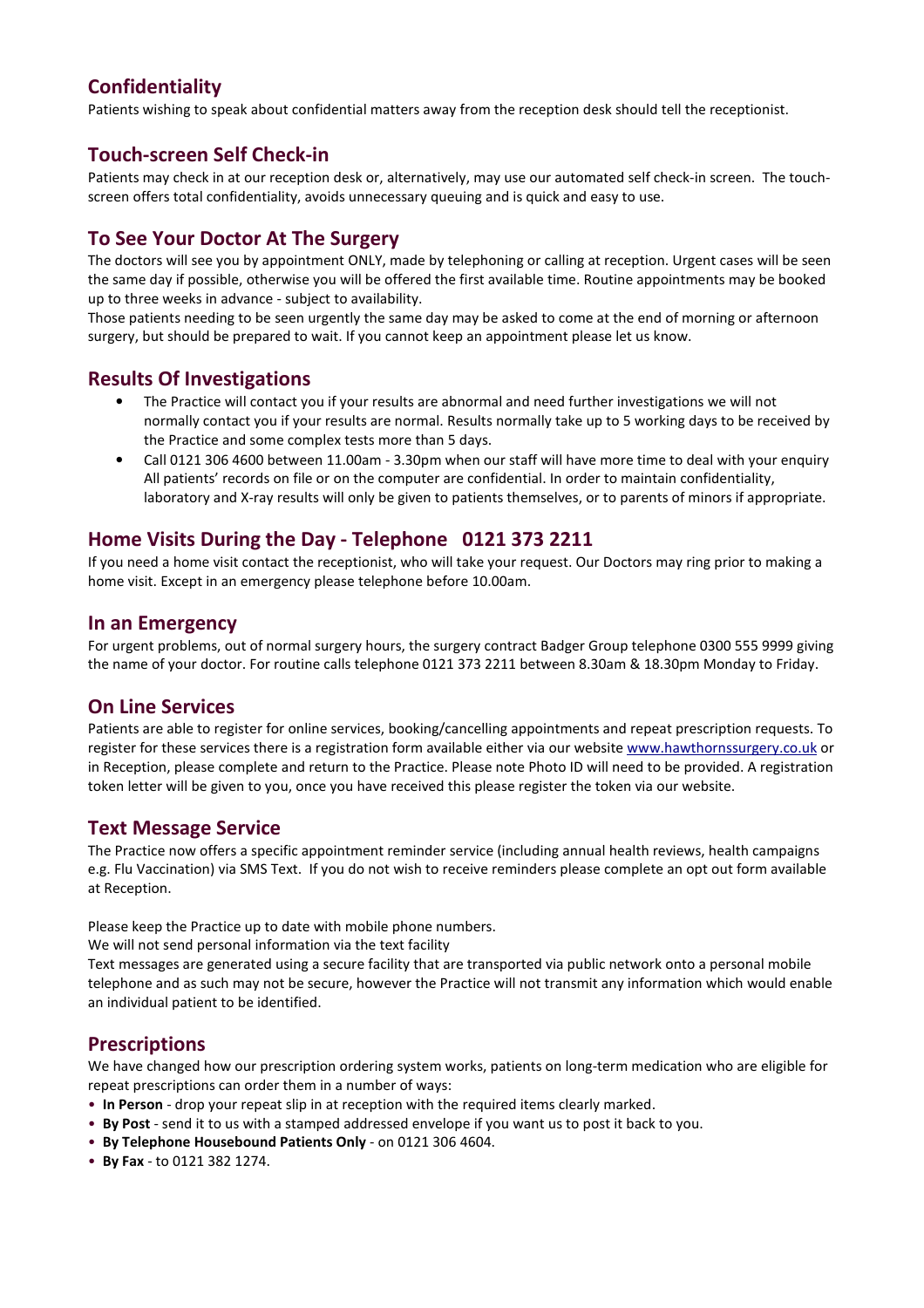Online - follow the link to our website www.hawthornssurgery.co.uk to access a registration form or call in at the Practice. Please note that a registration form will need to be completed and returned to the Practice to obtain a registration token. Photo ID will need to be provided in order for registration to be given at Reception. Our practice pharmacist assists with issues relating to prescribing and is available by arrangement to discuss matters relating to prescriptions and medicines.

(Please note that antibiotics may not be requested using this service unless prior approval has been given by your Doctor)

### Repeat Prescription Collection Service

To minimise the inconvenience to you why not take advantage of the Repeat Prescription Service, which is offered FREE by our local pharmacists. When requesting a repeat prescription by letter or by telephone simply give the name of the local pharmacist you use, and we will arrange for your prescription to be collected by them. Please advise us if you wish to change this arrangement. There will be no need for you to make a journey to the surgery - just collect your repeat prescription direct from the chemist of your choice.

### Additional Services offered at The Hawthorns Surgery

#### Primary Care ENT Clinic

This service is located at The Hawthorns Surgery. Dr Divall and Dr van Loon have been accredited to triage and provide an advice and / or treatment service for patients with common chronic ear, nose and throat conditions. One of the aims of this service is to improve access to ENT services for the patients and GPs of North Birmingham.

#### Family Planning/Contraception/Sexual Health

We offer a comprehensive service including sexual health screening, HIV screening, coil fitting, coil checks, emergency "morning after" advice, during normal surgery hours and also at our Well Woman Clinics. Female sterilization, male vasectomy and fertility advice is provided during normal surgery times. All appointments are confidential.

#### Minor Surgery

These minor operations are arranged individually by the doctor after seeing the patient at a normal appointment.

#### Three-Yearly Health Checks

Patients who have not seen a doctor for the past three years can have a health check-up on request. Please make an appointment to see the practice nurse.

#### Child Health Surveillance

Child health surveillance check-ups are carried out by the health visitors, and babies are also seen by the doctor at a six to eight week check.

#### Patients Over 75

A general health screen is available for patients over the age of 75 years who would like an annual check-up.

#### Fees for Private Work

Some services and certificates given by the doctor are not covered by the National Health Service, and fees become payable by the patient for this private work - for example, pre-employment medical examinations, HGV medicals, insurance claims, private certificates and some travel vaccinations. Please ask the receptionist if you are not sure. Please note that only cash or cheque can be accepted for the payment of private fees.

# Service and Care

At the Hawthorns we aim to provide you with a high standard of service and care, delivered in pleasant surroundings, with the help of attentive and courteous staff.

It is our duty to give you treatment and advice. In the interest of your health it is important for you to understand all the information given to you. Please ask us questions if you are unsure of anything.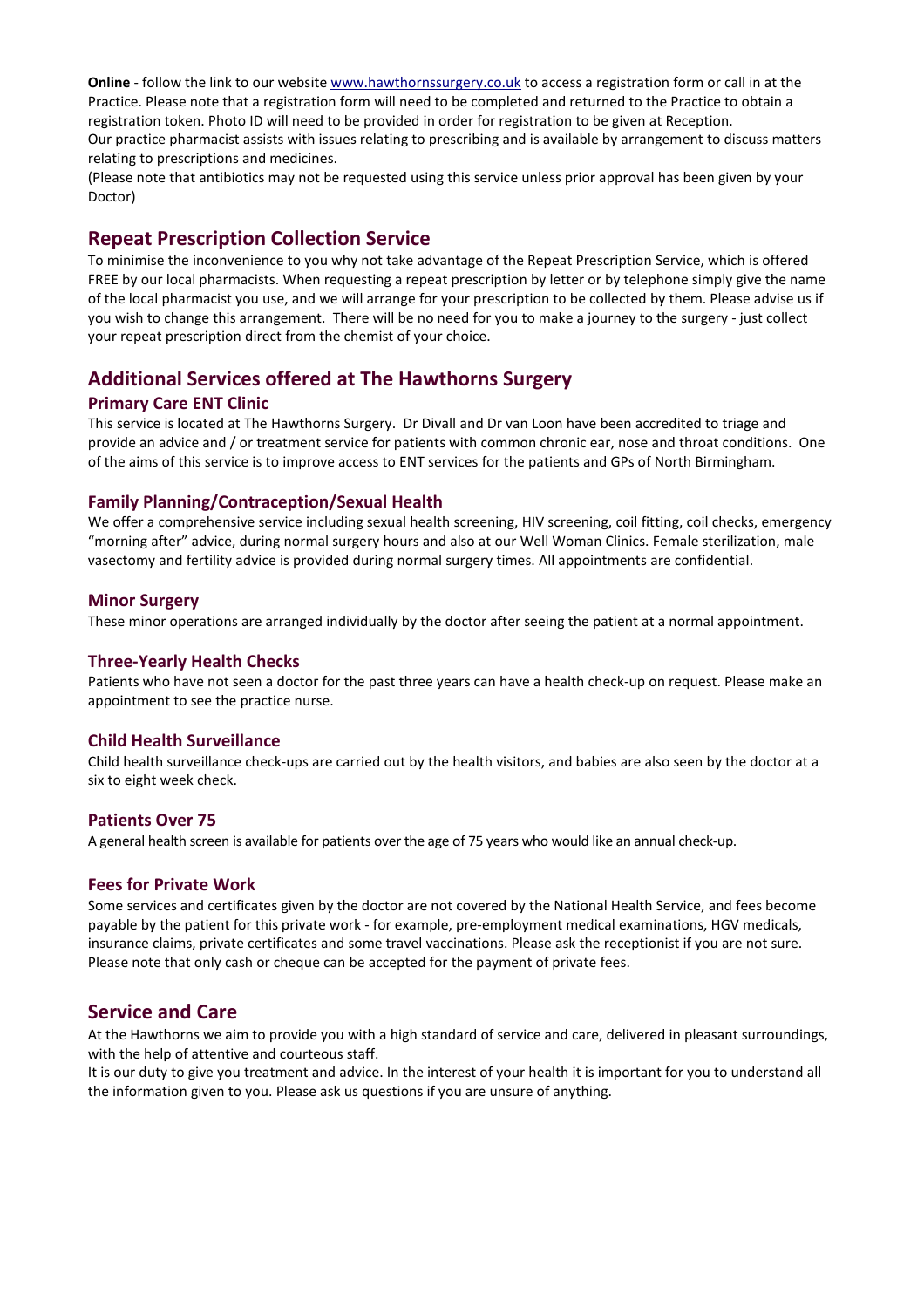# Computer-Based Research

As part of this practice's contribution to clinical care, we may provide important anonymised information on diseases and treatments for research by third parties including academic, patient and commercial organisations. No identifiable information such as your name and address is provided. This data can be combined with similar data from many other practices to give more than one million anonymised records. Such information contributes to our understanding of health and health care.

This practice is registered under the Data Protection Act for the provision of research data, Registration Number E0281199. If you do not wish to share this data please either write to the Practice or collect a form from reception.

# **Confidentiality**

Everyone working for the practice has a legal duty to keep information about you confidential and secure. You may be receiving care from other people as well as the NHS (like Social Services). We may need to share some information about you so we can all work together for your benefit. We will only ever use or pass on information about you if others involved in your care have a genuine need for it. When we pass on any information we will ensure it is kept confidential and secure. We will not disclose your information to third parties without your permission unless there are exceptional circumstances, such as when the health or safety of others is at risk or where the law requires information to be passed on. Again if we do need to disclose your information we will ensure it is kept secure.

Anyone who receives information from us is also under a legal duty to keep it confidential and secure. We are required by law to report certain information to the appropriate authorities. This is only provided after formal permission has been given by a qualified health professional. Occasions when we must pass on information include: notification of new births; where we encounter infectious diseases which may endanger the safety of others, such as meningitis or measles (but not HIV/AIDS); where a formal court order has been issued.

#### Our guiding principle is that we are holding your records in strict confidence and with a high level of security.

The Data Protection Act 1998, which came into force on 1 March 2000, allows you to find out what information about you is held on computer and in certain manual records. This is known as 'right of subject access' and it applies to your health records. If you wish to have access to a copy of your health records please contact the practice manager.

# Help Us To Help You

- Cancel appointments as soon as you realise you no longer need them.
- Book an appointment for each patient who wishes to be seen.
- Let us know if you change your address or telephone number.
- Only ask for medical services outside normal hours in an emergency.
- Do not ask a doctor to call at home unless you are too ill or infirm to attend surgery.

# Complaints/Comments

The Practice has a complaints procedure that is available on our website and copies that are available at reception. If you have a complaint or comment please contact the Practice.

# Violent Or Abusive Patients

If a patient commits an act of violence or is abusive towards the doctors, a member of the staff or to any other person present on the practice premises or in the place where the medical services are being provided, they will be removed from the practice list with immediate effect. The police will also be asked to attend.

# Disabled Access

All ground floor consulting rooms, the treatment room and waiting areas are accessible to patients in wheelchairs, although assistance may be required.

# Freedom of Information

### What does it mean for you?

The right under the Freedom of Information Act ('the Act') and the Environmental Information Regulations (EIR) to request information held by public authorities, known as the right to know, came into force in January 2005. The Act and the EIR allow you to access recorded information (such as e-mails, meeting minutes, research or reports) held by public authorities in England, Northern Ireland and Wales. Under the Act, a public authority includes:

- Central government and government departments
- Local authorities